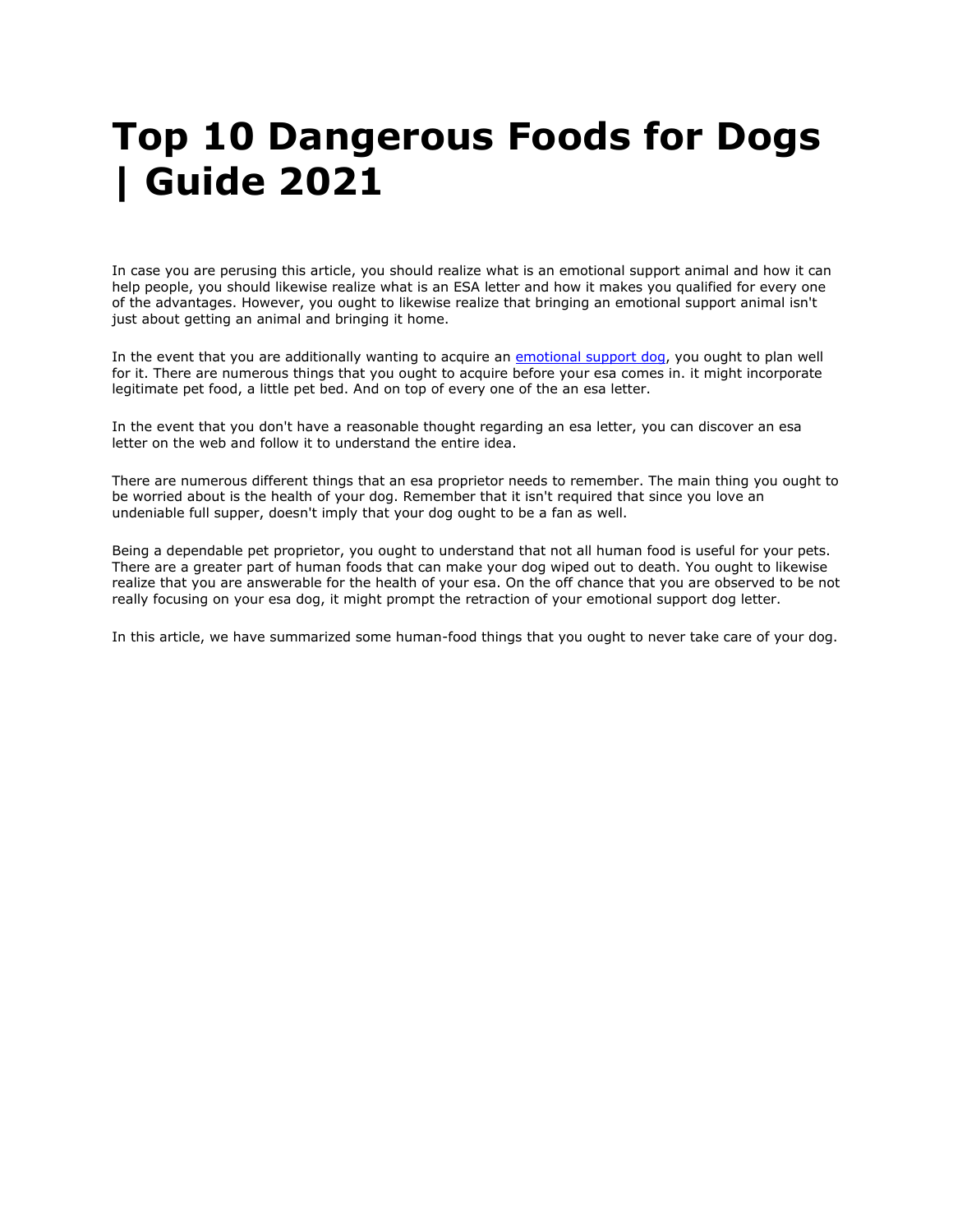

## **Liquor**

You might partake in a decent cocktail after supper however on the off chance that you would prefer not to ruin your mind-set, ensure that you place it some place your dog can't arrive at it. As liquor contains ethanol, which can make harm a dog's respiratory and focal sensory systems in no time.

Ethanol will in general get assimilated in the dog's circulatory system rapidly and can cause serious the runs, retching, trouble breathing, diminished coordination, unusual blood causticity, obviousness, and even passing in dogs. We have in like way look at about [can dogs have pineapple.](https://www.realesaletter.com/blog/can-dogs-eat-pineapple)

Actually like people, an excess can cause them to lose their detects and gain out of power. They may likewise get vicious and cause genuine harms and aggravation in your environmental elements. This can be one reason because of which your landlord can drop your ESA letter for housing.

#### **Yeast Dough**

Yeast has exceptionally effective catalysts and parasites that help our bread batter to rise pleasantly and well. However, then again, it is no not as much as toxic substance for your pet and especially a dog.

Unfortunately, if your dog eats even a little slice of bread batter, it will keep ascending in its stomach and can extend the mid-region dividers. This can be very agonizing and even reason the digestion tracts to burst.

Since yeast has a few parts like liquor, your dog may likewise show indications of being dazed and inebriated. This is the reason there is clearly no compelling reason to face any such challenges and keep your esa dog away from yeast batter.